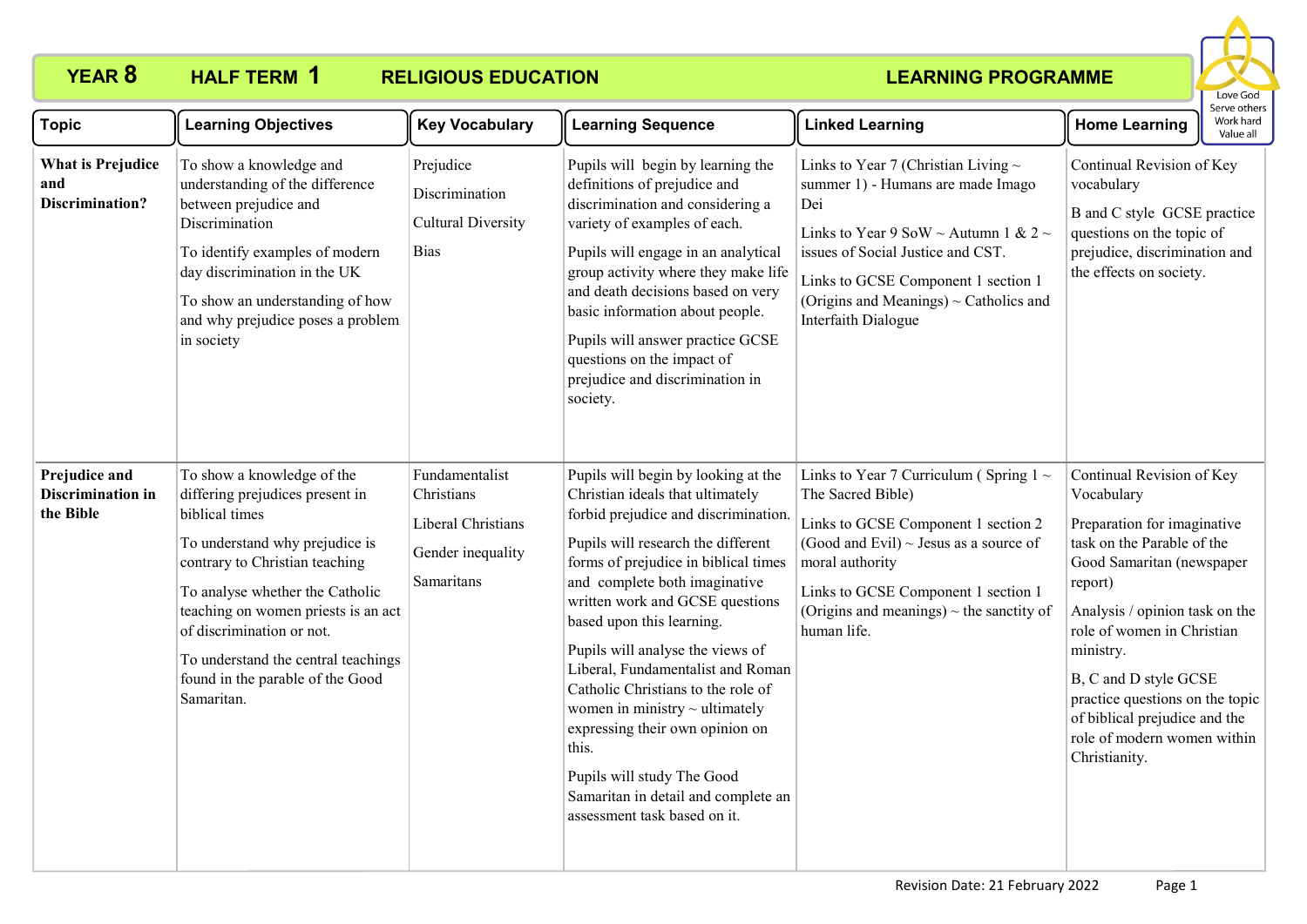## **YEAR 8 HALF TERM 2 RELIGIOUS EDUCATION**



| <b>Topic</b>                                                                        | <b>Learning Objectives</b>                                                                                                                                                                                                                                                                       | <b>Key Vocabulary</b>                                                                                    | <b>Learning Sequence</b>                                                                                                                                                                                                                                                                                                                                                                                         | <b>Linked Learning</b>                                                                                                                                                                                                                                   | <b>Home Learning</b>                                                                                                                                                                                                                                       | Work hard<br>Value all |
|-------------------------------------------------------------------------------------|--------------------------------------------------------------------------------------------------------------------------------------------------------------------------------------------------------------------------------------------------------------------------------------------------|----------------------------------------------------------------------------------------------------------|------------------------------------------------------------------------------------------------------------------------------------------------------------------------------------------------------------------------------------------------------------------------------------------------------------------------------------------------------------------------------------------------------------------|----------------------------------------------------------------------------------------------------------------------------------------------------------------------------------------------------------------------------------------------------------|------------------------------------------------------------------------------------------------------------------------------------------------------------------------------------------------------------------------------------------------------------|------------------------|
| Anti-Semitism                                                                       | To know who the Jewish people are<br>and understand some of their<br>beliefs<br>To know what Anti-Semitism is<br>and understand how it affects<br>society.<br>To identify examples of Anti-<br>Semitism through the Holocaust<br>and modern literature such as the<br>Boy in the Striped Pyjamas | Anti-Semitism<br>Persecution<br>Holocaust<br><b>Concentration Camps</b><br>Orthodox<br>Reform<br>Mitzvot | Pupils will begin by learning basic<br>information of who Jewish people<br>are. They will focus specifically on<br>the different branches and on the<br>Principles and duties of their faith.<br>Pupils will then enquire and<br>investigate the events of the<br>Holocaust using modern literature<br>of the boy in the striped pyjamas<br>alongside artwork depicting the<br>persecution of the Jewish people. | Links to GCSE component Judaism-the<br>component is started in the final term of<br>year 9<br>Links to Unit 1 Prejudice and<br>discrimination focused on cultural bias.<br>Links to Other subjects studying the<br>Holocaust such as History and English | Revision of key vocabulary.<br>C style GCSE practice<br>questions on the topic of<br>Judaism and its effects on<br>society<br>An imaginative task<br>describing how the Allied<br>forces uncovered the extent of<br>the Anti-Semitic actions               |                        |
| <b>The Civil Rights</b><br>Movement and the<br>work of Martin<br><b>Luther King</b> | To know modern examples of civil<br>rights movements and understand<br>how they impact todays society.<br>To know how Martin Luther King<br>Jr worked to promote equality in<br>society through peaceful means and<br>understand how this impacted the<br>global community                       | Human Rights<br>Boycott<br>Slavery<br>Abolition<br>Voting<br>Equality                                    | Pupils will explore the situation in<br>America and the treatment of<br>coloured Americans before MLK.<br>Pupils will then research the actions<br>of MLK and explore his key beliefs<br>in a peaceful protest to promote<br>equality. They will then study the<br>impact MLK's actions had on the<br>global community                                                                                           | Links to Unit 1 Prejudice and<br>Discrimination<br>Links to GCSE component 1 section 1<br>(Origins and Meaning) - Imago Dei and<br>the fight for Justice and Human dignity.                                                                              | Revision of key vocabulary.<br>Preparation for project on<br>Martin Luther King Jr.<br>Research into Gaudium Et<br>Spes from Pope John XXIII<br>on Peace and Justice.<br>B and C style GCSE practice<br>questions on the topic of<br>Racial discrimination |                        |
| Racial prejudice in<br>modern times                                                 | To know recent examples of<br>prejudice and discrimination in the<br>UK and understand how they have<br>changed statutory laws.<br>To understand the impact these<br>crimes can have on communities.<br>To know why it is Christian duty to<br>protect communities.                              | Institutional racism<br>Racial motivation<br>Government inquiry<br>Nostre Aetate                         | Pupils will begin by focusing on the<br>events of Stephen Lawrence.<br>Exploring the police response to the<br>attack and how this effected the<br>laws in the UK.<br>Pupils will then investigate the<br>events of Anthony Walker.<br>Pupils will then explore the Church<br>Documents Nostra Aetate and inter-<br>faith dialogue.                                                                              | Links to Prejudice and Discrimination<br>Unit 1<br>Links to GCSE component 1 section 1<br>(Origins and Meanings) Interfaith<br>Dialogue.<br>Links to GCSE component 2 section 3<br>(Life and Death) - The Magisterium<br>Second Vatican Council.         | Revision of key vocabulary.<br>Research and analysis of<br>Nostre Aetate from the<br>Second Vatican Council and<br>further Papal contributions to<br>this document.<br>C style GCSE practice<br>questions                                                  |                        |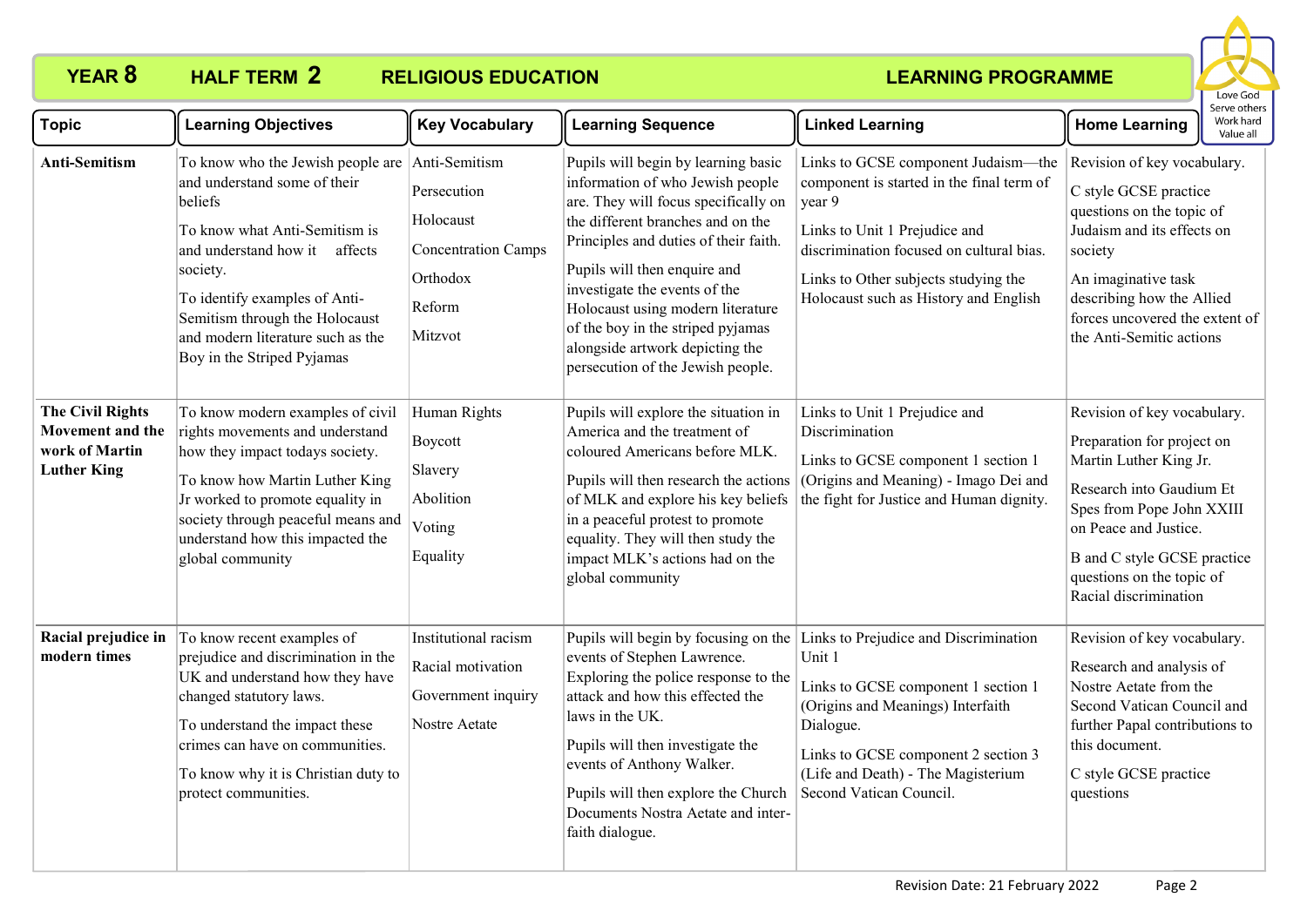# **YEAR 8 HALF TERM 3 RELIGIOUS EDUCATION**



| <b>Topic</b>                                            | <b>Learning Objectives</b>                                                                                                                                                                                                                                                                                                                           | <b>Key Vocabulary</b>                                                | <b>Learning Sequence</b>                                                                                                                                                                                                                                                                                                                                                                                                                                                               | <b>Linked Learning</b>                                                                                                                                                                                                                                                                                                                                                         | Serve others<br>Work hard<br><b>Home Learning</b><br>Value all                                                                                                                               |
|---------------------------------------------------------|------------------------------------------------------------------------------------------------------------------------------------------------------------------------------------------------------------------------------------------------------------------------------------------------------------------------------------------------------|----------------------------------------------------------------------|----------------------------------------------------------------------------------------------------------------------------------------------------------------------------------------------------------------------------------------------------------------------------------------------------------------------------------------------------------------------------------------------------------------------------------------------------------------------------------------|--------------------------------------------------------------------------------------------------------------------------------------------------------------------------------------------------------------------------------------------------------------------------------------------------------------------------------------------------------------------------------|----------------------------------------------------------------------------------------------------------------------------------------------------------------------------------------------|
| <b>Sources of</b><br><b>Wisdom: The</b><br>Church       | To show a knowledge and<br>understanding of the structure of<br>the Church<br>To know who the Magisterium are<br>and what their role is within the<br>Church.<br>To understand the role of a Priest<br>and why someone may want to<br>become a Priest<br>To know the Church building and<br>understand how the building<br>reflects the grace of God | Encyclical<br>Evangelisation<br>Magisterium<br>Eucharist<br>Vocation | Pupils will begin by learning the<br>structure of The Church focusing<br>on key terminology and considering<br>a variety of examples of each role<br>in the Church.<br>Pupils will look at the role of the<br>Magisterium and the documents<br>they have produced focusing on<br>how they have impacted worship<br>and belief today.<br>Pupils will look at features within<br>the church buildings and how they<br>have influenced the design of<br>modern churches around the world. | Links to Year 7 (Christian Living $\sim$<br>autumn $1&2$ ) - The Church History<br>Links to GCSE Component 2 section 3<br>(Life and Death) $\sim$ Magisterium<br>Links to GCSE Component 2 section 4<br>(Sin and Forgiveness) $\sim$ Church features                                                                                                                           | Continual Revision of Key<br>vocabulary<br>B, C and D style GCSE<br>practice questions on the topic<br>of Magisterium and the<br>structure of the Church.                                    |
| Understanding<br><b>Church influences</b><br>in society | To show a knowledge of how the<br>Church leads people to Grace and<br>salvation<br>To understand the importance of<br>beliefs for Catholics especially<br>focusing on the four marks and<br>Mary as a role model<br>To understand the impact of<br>Vatican II for the Church and the<br>Catholic community                                           | Gaudium Et Spes<br>Laudato Si<br>Vatican II<br>Encyclical            | Pupils will begin by looking at the<br>Four Marks of the Church, what<br>they mean and how we follow them<br>Pupils will explore the idea of Mary<br>as a role Model and the different<br>Christian attitudes towards her<br>Pupils will research the Second<br>Vatican Council and the impact it<br>had on the Catholic Community                                                                                                                                                     | Links to Year 7 Curriculum (Autumn $1 \sim$<br>The history of the Church including<br>Church structure and the different<br>branches of the Christian faith)<br>Links to GCSE Component 2 section 4<br>(Sin and Forgiveness) $\sim$ The Church and<br>the role of Mary<br>Links to GCSE Component 2 section 3<br>(Life and Death) ~ Four Key Documents<br>form the Magisterium | Continual Revision of Key<br>Vocabulary<br>GCSE style full assessment<br>paper<br>B, C and D style GCSE<br>practice questions on the<br>topics of Mary as a role<br>model and the Four Marks |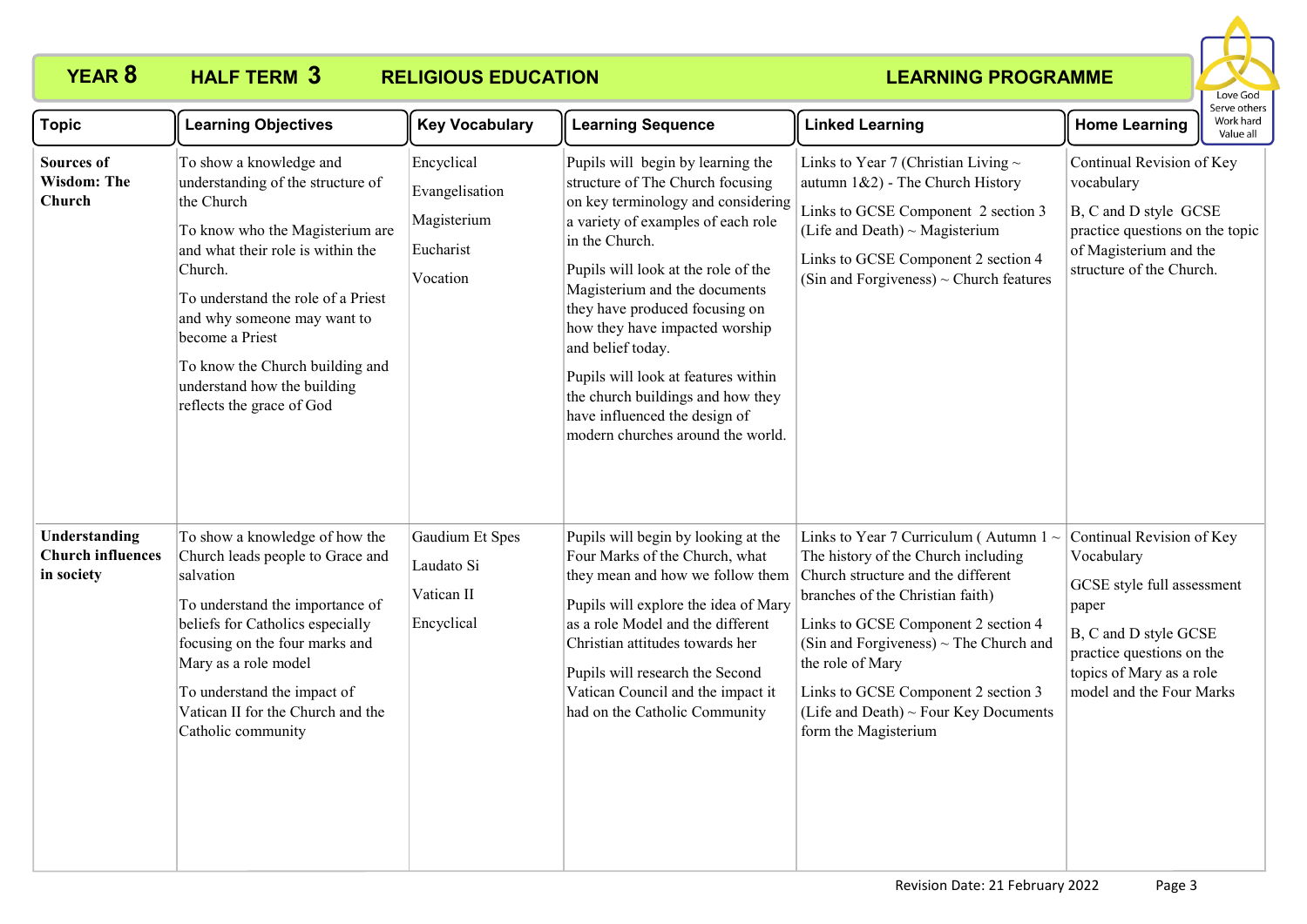## **YEAR 8 HALF TERM 4 RELIGIOUS EDUCATION**



| <b>Topic</b>                                           | <b>Learning Objectives</b>                                                                                                                                                                                                                                                            | <b>Key Vocabulary</b>                                          | <b>Learning Sequence</b>                                                                                                                                                                                                                                                                                                                                                                     | <b>Linked Learning</b>                                                                                                                                                                                                                                               | <b>Home Learning</b>                                                                                                                                                                                                                                                                                         | Serve others<br>Work hard<br>Value all |
|--------------------------------------------------------|---------------------------------------------------------------------------------------------------------------------------------------------------------------------------------------------------------------------------------------------------------------------------------------|----------------------------------------------------------------|----------------------------------------------------------------------------------------------------------------------------------------------------------------------------------------------------------------------------------------------------------------------------------------------------------------------------------------------------------------------------------------------|----------------------------------------------------------------------------------------------------------------------------------------------------------------------------------------------------------------------------------------------------------------------|--------------------------------------------------------------------------------------------------------------------------------------------------------------------------------------------------------------------------------------------------------------------------------------------------------------|----------------------------------------|
| Sacramental<br><b>Nature of God</b><br>(Understanding) | To show a knowledge and<br>understanding of who God is for<br>Catholics<br>To know how Catholics and<br>Christians express their faith<br>towards God through the<br>Sacraments<br>To understand how Sacraments<br>offer Grace, forgiveness and<br>Salvation for Christians           | Grace<br>Transubstantiation<br>Sacrament<br>Mercy<br>Salvation | Pupils will begin by exploring the<br>concept of God for different<br>Christians<br>Pupils will investigate the different<br>Sacraments involved in Christianity<br>including Initiation Sacraments<br>Vocational Sacraments and Healing<br>Sacraments<br>Pupils will explore alternative<br>views about these Sacraments and<br>how they offer Grace, Salvation and<br>Mercy for Christians | Links to Year 7 (Christian Living $\sim$<br>autumn $1&2$ ) - The Church History<br>Links to GCSE Component 2 section 4<br>(Sin and Forgiveness) $\sim$ Sacraments<br>Links to GCSE Component 2 section 4<br>(Sin and Forgiveness) $\sim$ Redemption                  | Continual Revision of Key<br>vocabulary<br>B, C and D style GCSE<br>practice questions on the topic<br>of the different Sacraments                                                                                                                                                                           |                                        |
| Sacramental<br><b>Nature of God</b><br>(Attitudes)     | To explore alternative attitudes<br>towards the Sacraments form<br>society<br>To know alternative Christian<br>attitudes towards marriage and<br>Divorce including annulments<br>To understand the different<br>attitudes towards the role of women<br>in ministering the sacraments. | Sin<br>Salvation<br>Forgiveness<br>Goodness                    | Pupils will begin by exploring the<br>different views towards vocational<br>sacraments such as Marriage and<br>how people may choose to divorce<br>Pupils will explore the idea of<br>women in ministering the<br>Sacraments and the different roles<br>they can play in different Christian<br>traditions                                                                                   | Links to Year 7 Curriculum (Autumn $1 \sim$<br>The history of the Church including<br>Church structure and the different<br>branches of the Christian faith)<br>Links to GCSE Component 2 section 4<br>(Sin and Forgiveness) $\sim$ Sacramental<br>Nature of Reality | Continual Revision of Key<br>Vocabulary<br>Pupils will create an order of<br>service for a wedding to<br>demonstrate knowledge and<br>understanding of the<br>ceremony.<br>GCSE style full assessment<br>paper<br>B, C and D style GCSE<br>practice questions on the<br>topics of the differing<br>attitudes |                                        |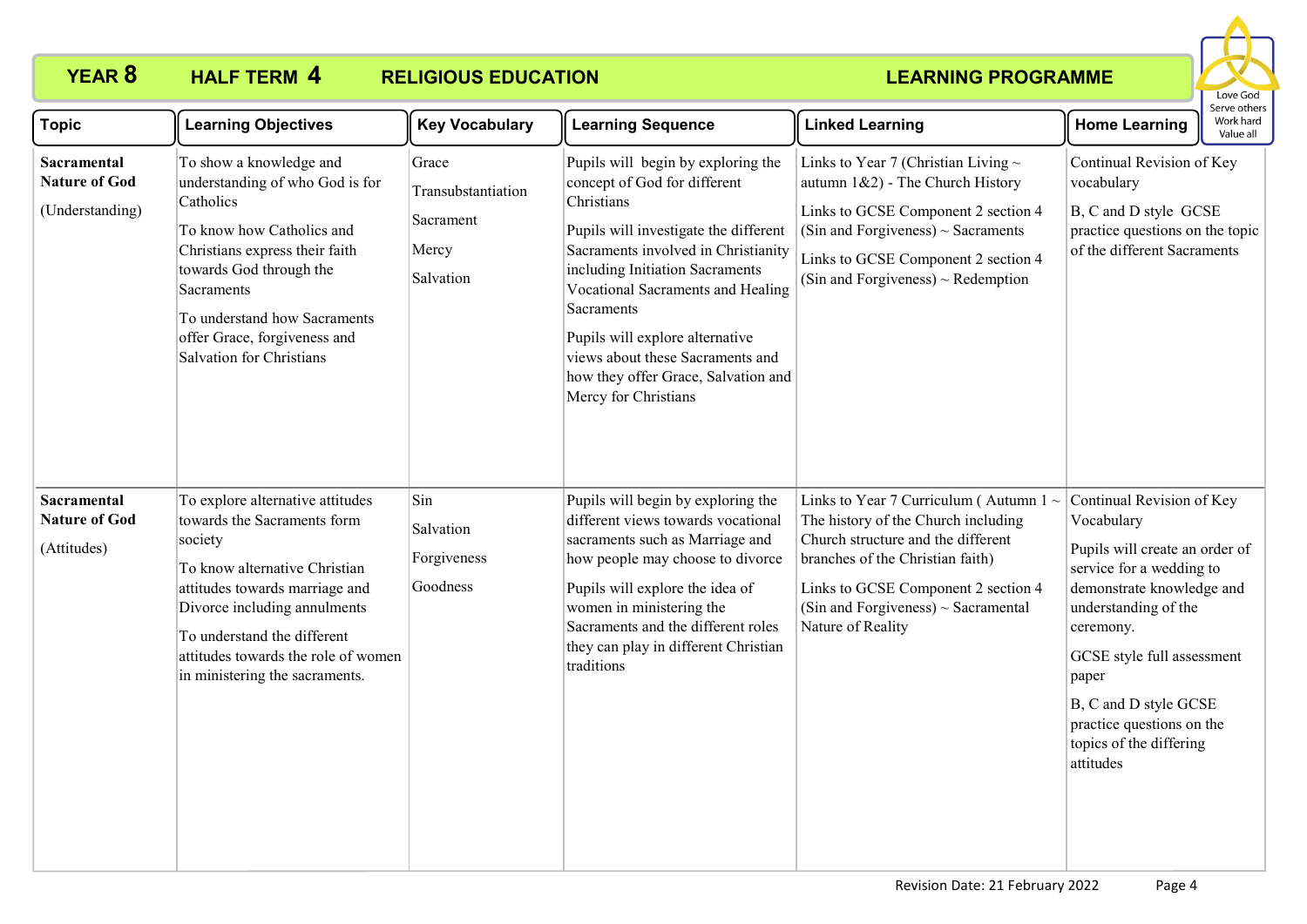## **YEAR 8 HALF TERM 5 RELIGIOUS EDUCATION**



| <b>Topic</b>                                                | <b>Learning Objectives</b>                                                                                                                                                                                                                                                                                                                                                                                      | <b>Key Vocabulary</b>                                                   | <b>Learning Sequence</b>                                                                                                                                                                                                                                                                                                                                                                                                                                                                                                                                                                                                          | <b>Linked Learning</b>                                                                                                                                                                | <b>Home Learning</b>                                                                                                                                                                                                                      | Serve others<br>Work hard<br>Value all |
|-------------------------------------------------------------|-----------------------------------------------------------------------------------------------------------------------------------------------------------------------------------------------------------------------------------------------------------------------------------------------------------------------------------------------------------------------------------------------------------------|-------------------------------------------------------------------------|-----------------------------------------------------------------------------------------------------------------------------------------------------------------------------------------------------------------------------------------------------------------------------------------------------------------------------------------------------------------------------------------------------------------------------------------------------------------------------------------------------------------------------------------------------------------------------------------------------------------------------------|---------------------------------------------------------------------------------------------------------------------------------------------------------------------------------------|-------------------------------------------------------------------------------------------------------------------------------------------------------------------------------------------------------------------------------------------|----------------------------------------|
| Worship/prayer<br>and why we do it.                         | To show a knowledge and<br>understanding of the main types of<br>prayer and how they can help<br>Catholics in their lives today.<br>To know what items can be used<br>during worship for Catholics and<br>understand why other traditions<br>may challenge the use of some of<br>these items.<br>To understand how prayers can<br>influence belief in God and also<br>lead to challenges to God's<br>existence. | Devotion<br><b>Extempore Prayer</b><br>Formulaic Prayer<br>Intercession | Pupils will begin by exploring the<br>different types of prayer through<br>the Anagram ARTIP.<br>They will then investigate some of<br>the items that will be used to sup-<br>port prayer and worship looking at<br>the Blessed Sacrament, Rosary and<br>Stations of the Cross.<br>Pupils will then finish by looking at<br>different attitudes towards the use<br>of items in worship. They will ex-<br>plore arguments in support of the<br>items use and also against the items<br>use                                                                                                                                         | Links from year 7 to prayer and the<br>Apostles Creed. (autumn 1 and 2)<br>Links to GCSE component 2 section 3<br>(Life and Death) $\sim$ Prayer                                      | Continual Revision of Key<br>Vocabulary<br>B, C and D style GCSE prac-<br>tice questions on the topics of<br>the differing attitudes                                                                                                      |                                        |
| <b>Places of</b><br>Pilgrimage and<br><b>Statue worship</b> | To show a knowledge of what<br>pilgrimage is and use examples of<br>places of pilgrimage for Catholics.<br>To know the importance of places<br>of pilgrimage for Catholics and<br>understand why other Christian<br>traditions will challenge the idea of<br>Pilgrimage.<br>To understand how Pilgrimage can<br>influence the daily lives of<br>believers                                                       | Pilgrimage<br>Rosary<br>Mystery<br>Statuary                             | Pupils will begin looking at the<br>definition of Pilgrimage and when<br>it historically became a basis of<br>Christianity.<br>Pupils will then look at the use of<br>statues during worship and in<br>relation to pilgrimage. For example<br>the crowned statue in Lourdes and<br>Station of the Cross in Lourdes.<br>They will go on to look at specific<br>places of pilgrimage in detail such<br>as Lourdes, Jerusalem, Lourdes and<br>Rome.<br>Pupils will finish by looking at<br>different attitudes towards<br>Pilgrimage. They will explore argu-<br>ments in support of Pilgrimage<br>through the Catechism and Against | Links from year 7 to belief in God and<br>concepts of the Trinity. (Summer 5 and<br>6)<br>Links to GCSE component 1 section 2<br>(Good and Evil) ~ Pilgrimage, Rosary<br>and Statues. | Continual Revision of Key<br>Vocabulary<br>Creating a travel brochure<br>under assessment conditions.<br>GCSE style full assessment<br>paper<br>B, C and D style GCSE prac-<br>tice questions on the topics of<br>the differing attitudes |                                        |